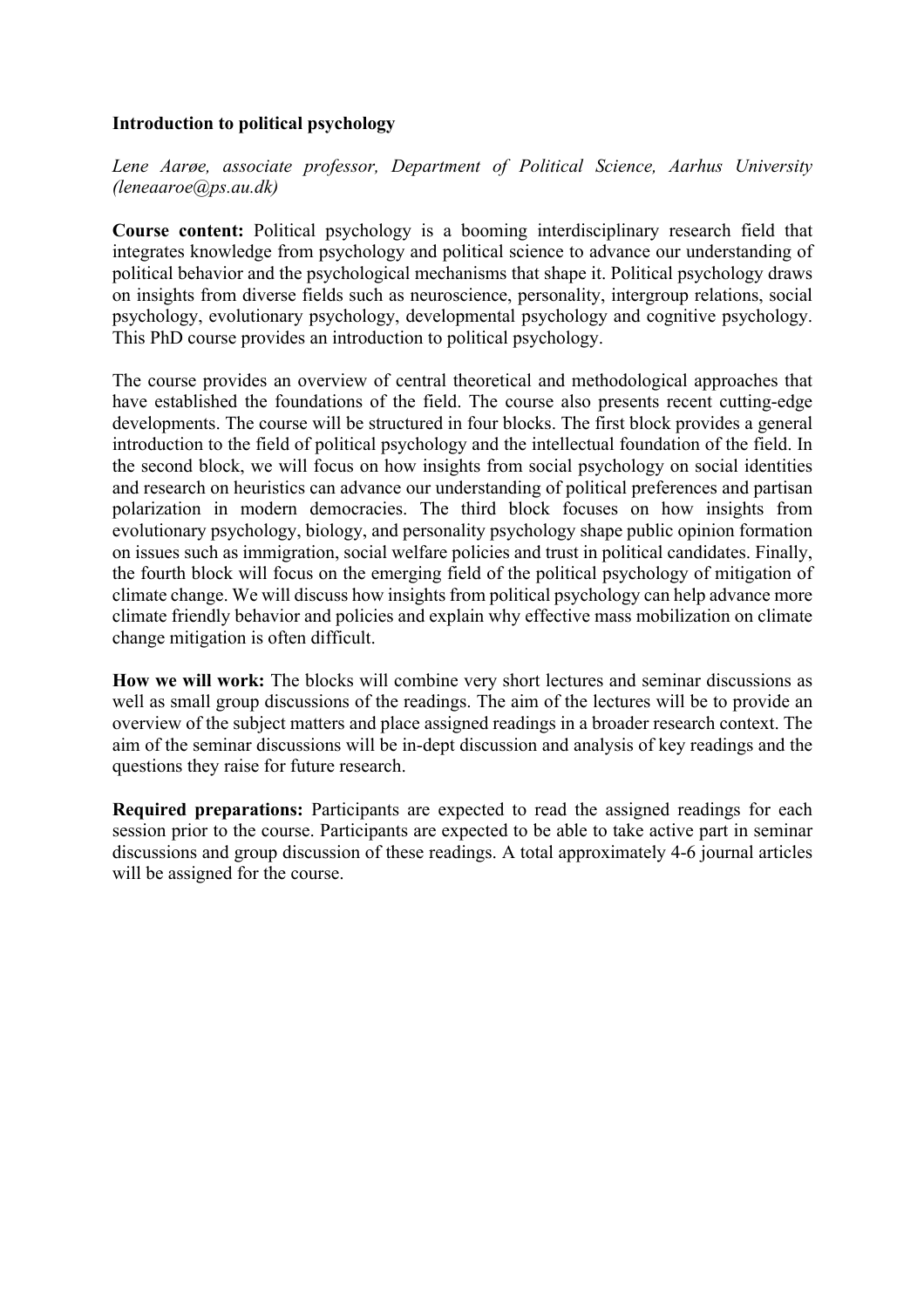## **Programme**

# **Wednesday November 24**

### **2:00-2:15PM: Welcome, presentation, and course overview**

#### **2:15-3:15PM: Module 1: Political psychology – introduction to a research field**

- *Module content:* In this module, I will provide an introductory lecture that presents the research field of political psychology and the central theoretical and methodological approaches that have established the foundations of the field.
- *Required readings:* 
	- o Huddy, Leonie, Sears, David O., & Levy, Jack S. (2013). "Introduction. Theoretical foundations of political psychology." In *Oxford Handbook of Political Psychology.* Oxford & New York: Oxford University Press (pp. 1-22).
- *Suggested additional literature (not required readings)* 
	- o Jost, John H & Sidanius, Jim (2004). *Political Psychology. Key Readings.* New York & Hove: Psychology Press (pp. 1-32)

3:15-3:30PM: Break

#### **3:30-6:00PM Module 2: Group identities and partisan motivated reasoning**

- *Module content:* In this module we will focus on the role of group identities and partisan motivated reasoning in shaping preference formation and political polarization in modern democracies. I will open the module with a short lecture on group identities and partisan motivated reasoning in modern mass politics. From there, we will move on to discuss in smaller groups and plenary sessions to what extent partisanship constitutes a social identity and key implications for modern politics focusing the article of Huddy, Mason & Aarøe 2015 and Iyengar et al 2019.So it is important to read these articles carefully in advance.
- *Required readings:*
	- o Huddy, L., Mason, L., & Aarøe, L. (2015). Expressive partisanship: Campaign involvement, political emotion, and partisan identity. *American Political Science Review*, *109*(1), 1-17.
	- o Iyengar, S., Lelkes, Y., Levendusky, M., Malhotra, N., & Westwood, S. J. (2019). The origins and consequences of affective polarization in the United States. *Annual Review of Political* Science, 22, 129-146.
- *Suggested additional literature (not required readings)*
	- o Taber, C. S., & Lodge, M. (2006). Motivated skepticism in the evaluation of political beliefs. *American Journal of Political Science*, *50*(3), 755-769.